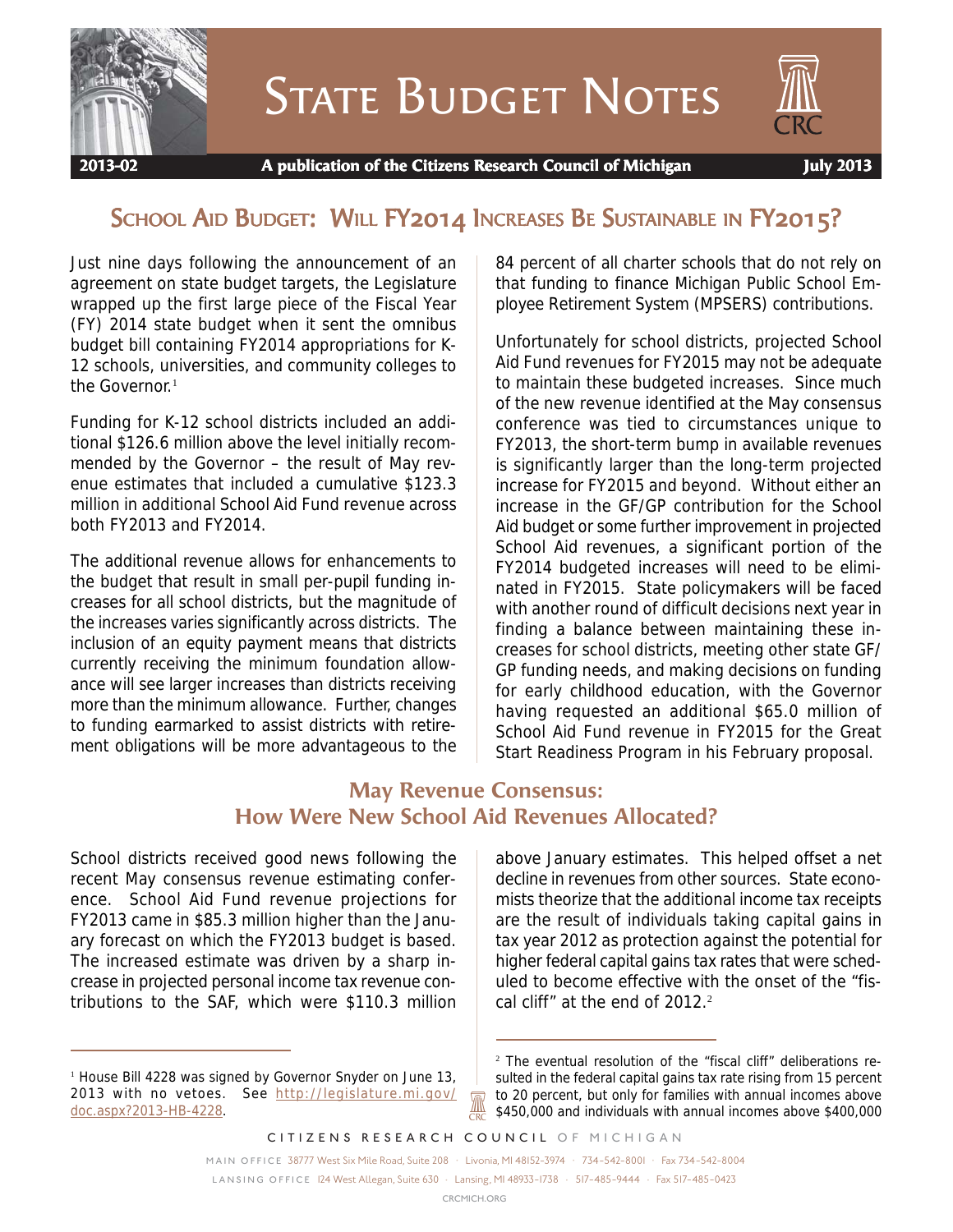### **Table 1**

### **Changes in Consensus Revenue and Cost Projections, January to May (Dollars in Millions)**

|                                                      | <b>FY2013</b> | FY 2014    | <b>FY2015</b> |  |
|------------------------------------------------------|---------------|------------|---------------|--|
| <b>School Aid Fund Revenue</b>                       |               |            |               |  |
| January 2013 consensus                               | \$11,127.7    | \$11,432.5 | \$11,768.8    |  |
| May 2013 consensus                                   | \$11,213.4    | \$11,470.1 | \$11,812.7    |  |
| Increase/(Decrease) from January 2013                | \$85.7        | \$37.6     | \$43.9        |  |
| K-12 Cost Adjustments                                |               |            |               |  |
| New savings from May consensus                       | \$5.1         | \$33.0     | \$50.5        |  |
| Combined Increase/(Decrease) from January 2013\$90.8 |               | \$70.6     | \$94.4        |  |

Without the benefit of this additional one-time revenue related to capital gains, upgrades to School Aid Fund revenue projections were somewhat smaller in future years with an additional \$37.6 million estimated for

FY2014 and \$43.9 million for FY2015.

In addition to the improved revenue picture, downward revisions to statewide pupil estimates and upward revisions to expected contributions from local property

taxes both reduced expected state costs from School Aid Fund revenues, which also freed up new resources. **Table 1** outlines the School Aid-related changes in revenue and cost assumptions from the last January 2013 revenue consensus.

### **Table 2**

### **Summary of Enacted Changes to Governor's K-12 Budget, 2013 (Dollars in thousands)**

|                                                | Executive<br><b>Budget</b> | Enacted<br><b>Budget</b> | Change from<br>Executive |
|------------------------------------------------|----------------------------|--------------------------|--------------------------|
| <b>Increases for Districts</b>                 |                            |                          |                          |
| Foundation allowance increase                  | \$0.0                      | \$75,700.0               | \$75,700.0               |
| One-time equity payment                        | \$24,000.0                 | \$36,000.0               | \$12,000.0               |
| Hold harmless payments                         | \$0.0                      | \$6,000.0                | \$6,000.0                |
| Fully fund district performance grants         | \$0.0                      | \$16,400.0               | \$16,400.0               |
| Other funding increases                        | \$0.0                      | \$3,826.6                | \$3,826.6                |
| <b>Subtotals</b>                               | \$24,000.0                 | \$137,926.6              | \$113,926.6              |
| <b>Restoring Executive-Proposed Reductions</b> |                            |                          |                          |
| Best practices incentive grants                | (\$55,000.0)               | \$0.0                    | \$55,000.0               |
| Technology infrastructure improvement grants   | (\$36,500.0)               | \$0.0                    | \$36,500.0               |
| Consolidation innovation grants                | <u>(\$10,000.0)</u>        | $($ \$5,000.0)           | \$5,000.0                |
| <b>Subtotals</b>                               | (\$101,500.0)              | (\$5,000.0)              | \$96,500.0               |
| <b>MPSERS Cost Offset Reduction</b>            | \$0.0                      | (\$55,000.0)             | (\$55,000.0)             |
| <b>Other Adjustments and Earmarks</b>          | \$10,216.7                 | (\$18,641.1)             | (\$28,857.8)             |
| <b>Total Enacted Changes</b>                   |                            |                          | \$126,568.8              |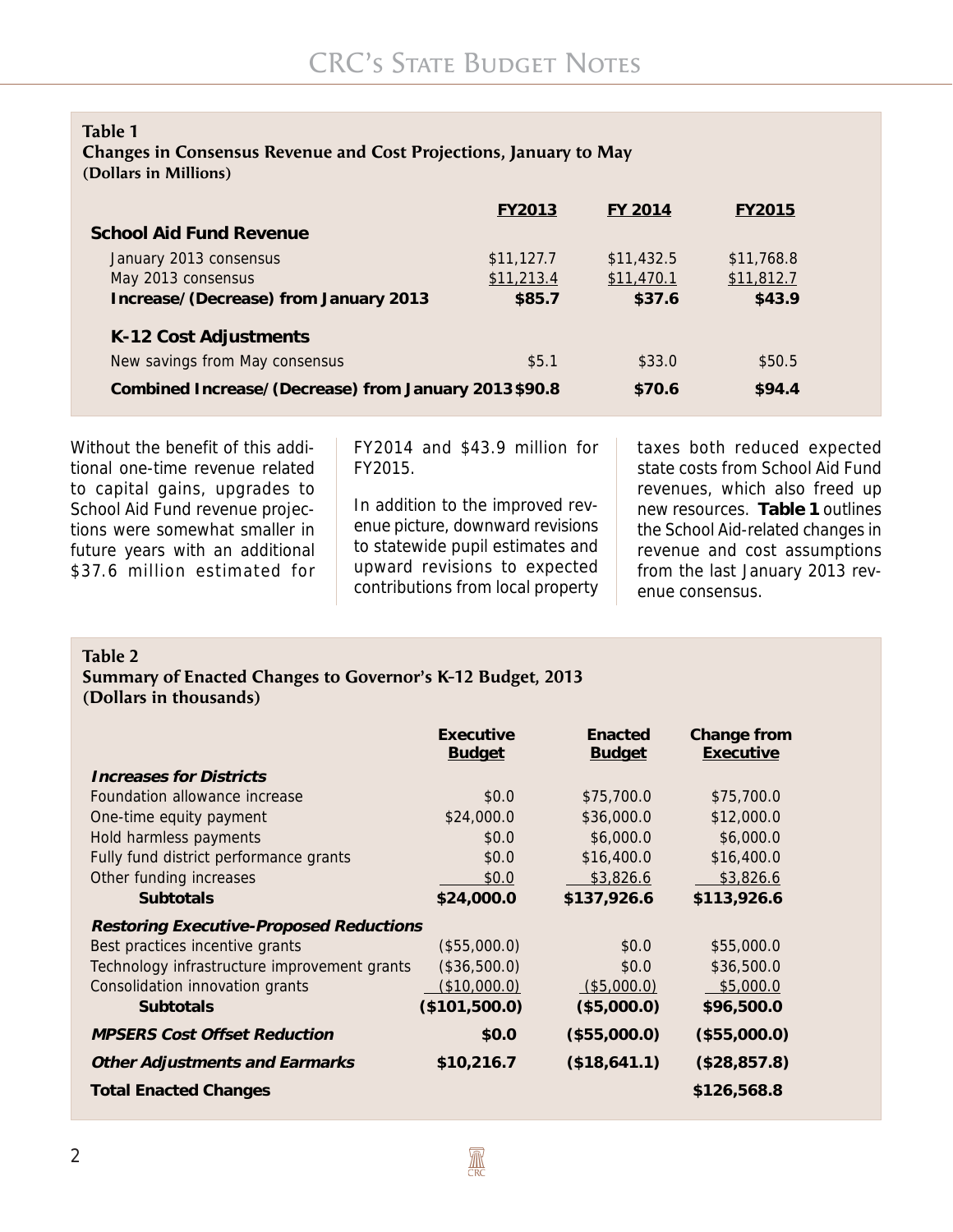With these extra resources in hand, state policymakers were faced with decisions as to how to allocate the new revenue. **Table 2** reviews these decisions, comparing the enacted changes in the K-12 budget with the Governor's original February recommendation. The enacted budget includes \$113.9 million in new funding that should broadly affect all districts. It also allocates \$96.5 million to restore funding reductions proposed by the Governor to major categorical programs. Together, these funding enhancements add \$210.4 million for school districts. This new funding is offset, however, by a \$55.0 million reduction in categorical funding to help cover district retirement liabilities under the Michigan Public School Employees Retirement System (MPSERS). Net cost savings of \$28.9 million from other adjustments (primarily the projected consensus savings) bring in the overall budget at \$126.6 million over the original Governor's recommendation.

### **Funding Increases for Districts**

The enacted budget includes \$75.7 million to finance an increase in both the basic and minimum foundation allowances for school districts. Districts that received the minimum foundation allowance of \$6,966 per pupil in FY2013 will see their grant increase by \$60 per pupil to \$7,026

in FY2014. Districts that received an allowance at or above the basic foundation grant level of \$8,019 will see an increase of \$30 per pupil, with the basic foundation allowance rising to \$8,049. Districts between the minimum and basic grant levels will have their increases determined on a sliding scale through the K-12 "2x formula". These increases will range between \$40 and \$60 per pupil, with greater increases for districts with foundation allowances near the minimum level.

The budget also includes \$36.0 million to finance an equity grant payment of up to \$50 per pupil for districts at or very near the minimum foundation allowance, which will supplement the \$60 bump to their foundation allowances. Another \$16.4 million is added to fully fund district performance grants which are tied to improvements in student proficiency as measured by state standardized testing. Districts can earn up to \$100 per pupil in performance grant funding: \$30 per pupil based on grades 3-8 mathematics testing, \$30 per pupil based on grades 3-8 reading testing, and \$40 per pupil based on overall high school testing. Current appropriations were not sufficient to cover estimated disbursements under the program. Without the additional funding, these grant amounts would have needed to be prorated.

## **Restoring Executive-Proposed Reductions**

In addition to the new funding, the enacted budget rejected a number of funding reductions included in the Governor's February proposal. First, the Legislature rejected a recommended reduction of \$55.0 million in Best Practices Incentive grant funding provided to districts that meet 7 out of 8 best practices criteria outlined in the appropriation bill. This would have reduced per-pupil funding to qualifying districts from \$52 in FY2013 to \$16 in FY2014. A joint House Fiscal Agency-Senate Fiscal Agency budget document suggests that 578 of the state's 820 districts (70.5 percent of the all traditional districts and charters) will receive funding under the program in FY2014.<sup>3</sup>

The enacted budget also restored \$36.5 million for Technology Infrastructure Improvement grants, a competitive grant program that provides funding for technology infrastructure improvements in preparation for the planned implementation of online growth assessments in FY2015. However, \$5.0 million of the restored funding was earmarked for a competitively-bid contract with a single

3 House Fiscal Agency and Senate Fiscal Agency, FY 2013-14 School Aid Budget - Estimated District Impact

JEFFREY D. BERGERON, Chair TERENCE M. DONNELLY, Vice Chair ALEKSANDRA A. MIZIOLEK, Treasurer MICHAEL G. BICKERS BETH CHAPPELL RANDALL W. EBERTS DAVID O. EGNER

# **CRC BOARD OF DIRECTORS**

EUGENE A. GARGARO, JR. JOHN J. GASPAROVIC

LAURA FOURNIER

INGRID A. GREGG MARYBETH S. HOWE NICK A. KHOURI DANIEL T. LIS

SARAH L. MCCLELLAND MICHAEL P. MCGEE JIM MURRAY PAUL R. OBERMEYER BRIAN PETERS KEVIN PROKOP JAY RISING

LYNDA ROSSI JERRY E. RUSH MICHAEL A. SEMANCO TERENCE A. THOMAS, SR. KENT J. VANA THEODORE J. VOGEL JEFFREY P. GUILFOYLE, President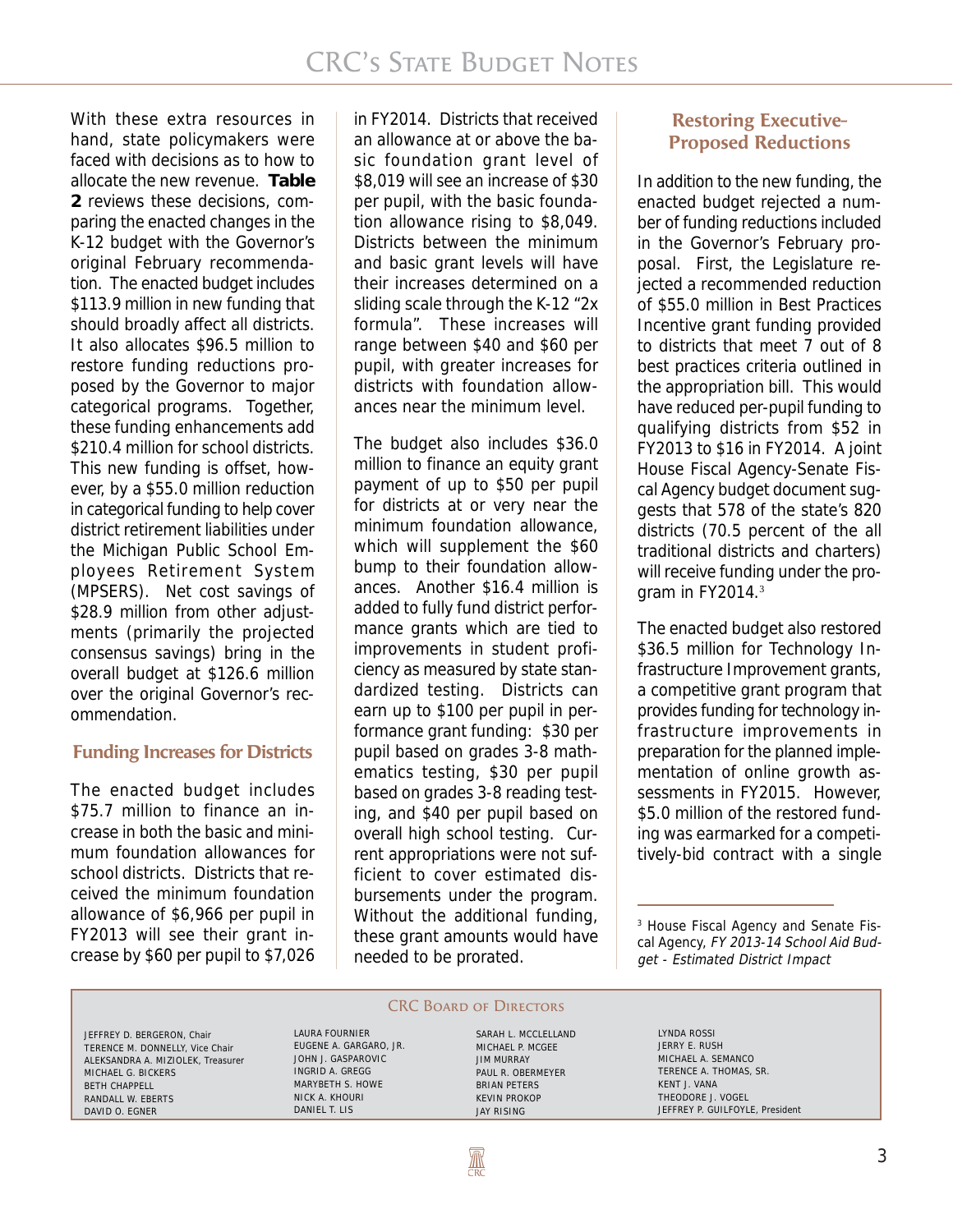provider of "whole-school technology." Thus, slightly less would be available for direct support to districts. Finally, the budget retained \$5.0 million for Consolidation Innovation grants to assist districts with transition costs related to district or intermediate school district consolidations. The FY2013 budget contained \$10.0 million for this purpose; the Governor had proposed eliminating the funding for FY2014.

## **MPSERS Cost Offset Reduction**

While the Legislature rejected a number of the Governor's proposed reductions, it helped pay for the restorations and other new funding enhancements by reducing a categorical grant aimed at helping districts cover Michigan Public School Employees Retirement System (MPSERS) retirement system costs. Beginning in FY2012, a \$155.0 million MPSERS Cost Offset categorical grant was established to assist districts in meeting these escalating costs that arose largely from the financial market turmoil in 2008 and 2009.<sup>4</sup> The enacted budget reduces this allocation by \$55.0

million, the same amount that was shifted into the restoration of Best Practices grant funding. The shift has significant consequences for some districts. Most charter schools, for instance, do not pay into the MPSERS. Thus, the loss of the retirement cost offset has no impact on them. On the other side, districts that do not qualify for Best Practices funding (242 of 820 districts did not qualify in FY2013) but that do participate in MPSERS may gain nothing in their base budgets from the Best Practices restoration but lose funding under the reduced MPSERS Cost Offset allocation.

## **Hold Harmless Funding**

The shifts in categorical funding levels created winners and losers among school districts in the original conference report brought before conferees for consideration. As noted above, charter schools with no MPSERS obligations will see increases in their foundation grants (and sometimes an additional equity payment as well) without losing anything from the reduced MPSERS categorical. At the same time, the \$30 per pupil foundation increase included for districts at or above the basic foundation grant level typically is insufficient to make up for the loss incurred from the MPSERS Cost Offset reduction. An analysis by the legislative fiscal agencies suggests

that 66 districts would have seen net per-pupil revenues fall from FY2013 levels under that original proposal.<sup>5</sup>

In order to ensure that all districts saw an overall net increase of at least \$5 per pupil from their FY2013 base funding level, the conference report was amended during committee deliberations to allocate \$6.0 million in hold harmless funding. Revenue to finance the amendment was taken from the MPSERS Reserve Fund established to support transition costs for retirement system reforms. The funding will essentially fill in any hole for those districts that stood to lose significantly from the reduction in the MPSERS Cost Offset allocation. Primarily, this funding helps traditional K-12 districts with relatively high FY2013 foundation allowances (and thus relatively low FY2014 foundation increases under the "2x formula") and relatively high perpupil payroll costs (and thus relatively high reductions resulting from the cut to the MPSERS Cost Offset allocation).

<sup>4</sup> These escalating costs and their impact on district finances were the focus of a recent CRC State Budget Note, *Public Education: The Recent Impact of Increased MPSERS Contributions*, www.crcmich.org/PUBLICAT/2010s/ 2013/sbn2013-01.pdf

<sup>5</sup> For this purpose, the net per-pupil revenue increase counts only new unrestricted funding. It does not include new categorical funding to cover increased MPSERS costs above a new statutorilyestablished employer cap. These revenues are allocated to meet expected MPSERS cost increases and thus will not be available for general operations.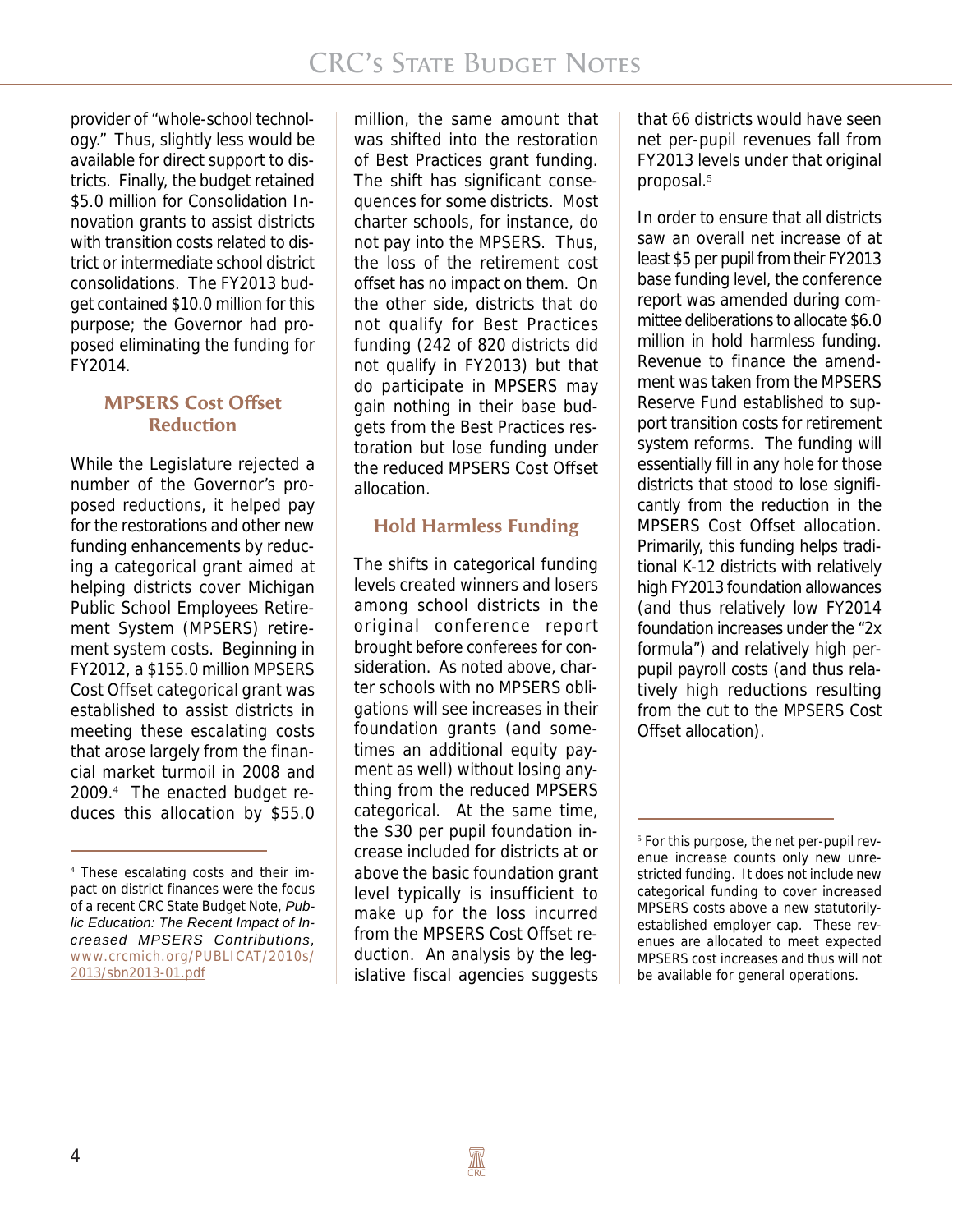# **Impact of Budget Changes on Individual Districts**

While the average school district statewide will receive a \$60 increase in net per-pupil revenues under the new budget, the impact of the budget on individual districts will vary widely for the reasons cited above. The House Fiscal Agency and Senate Fiscal Agency collaborated on a districtby-district impact report<sup>6</sup> that analyzes the financial implications of these changes for individual districts. **Table 3** summarizes these outcomes for school districts and compares outcomes for:

- Traditional K-12 districts and charter schools
- Districts at the minimum foundation and above the minimum foundation
- Among charter schools, those with and without MPSERS-related costs

The 377 traditional K-12 school

6 House Fiscal Agency and Senate Fiscal Agency, FY 2013-14 School Aid Budget - Estimated District Impact

districts that receive the minimum foundation allowance in FY2013 will receive an average net perpupil increase of \$75 per pupil (equivalent to a 1.1 percent increase in their foundation allowance).<sup>7</sup> They each receive the maximum \$60 per pupil increase in their foundation grants along with the maximum \$50 per pupil one-time equity payment. Conversely, these districts will lose an average \$35 per pupil from the redirection of \$55.0 million from the MPSERS Cost Offset allocation.

The 169 traditional districts that receive more than the minimum foundation grant in FY2013 will see a significantly smaller average net increase of \$12 per pupil (equivalent to a 0.2 percent increase to the average foundation grant for this group). The average boost to the foundation for

these districts will be only \$46 per pupil under the K-12 formula. This will be almost exactly offset by the average reduction of \$46 per pupil from the MPSERS funding reallocation. Only seven of the districts (those very close to the minimum foundation grant) will receive a boost from the equity payments. However, the hold harmless funding provided in the conference amendment will have its impact here with 78 districts receiving allocations to provide them the minimum \$5 per pupil net increase. Without the new funding, the average net increase for this group as a whole would be near zero, with most of the 78 hold harmless districts losing in terms of net per-pupil funding.

Charter schools will fare somewhat better under the plan, primarily because most are insulated from the impact of the MPSERS Cost Offset redirection. The biggest winners are the 53 charter schools that receive the minimum foundation grant and have no MPSERS obligations. All

**Table 3**

## **Average Net Increases to K-12 School Districts under 2013 Enacted Budget**

|                                        |                |                 |              | Average              | Average Per-Pupil Change |                   |                            | Average          |                        |
|----------------------------------------|----------------|-----------------|--------------|----------------------|--------------------------|-------------------|----------------------------|------------------|------------------------|
|                                        | Total<br>Count | Equity<br>Count | HH<br>Count  | FY2013<br>Foundation | Foundation<br>Increase   | Equity<br>Payment | <b>MPSERS</b><br>Reduction | Hold<br>Harmless | <b>Net</b><br>Increase |
| <b>Traditional K-12 Districts</b>      |                |                 |              |                      |                          |                   |                            |                  |                        |
| Minimum foundation in FY13             | 377            | 377             | $\mathbf{0}$ | \$6.966              | \$60                     | \$50              | (\$35)                     | \$0              | \$75                   |
| Above minimum foundation in FY13       | 169            | $\overline{7}$  | 78           | \$7.946              | \$46                     | \$1               | (\$46)                     | \$12             | \$12                   |
| <b>Public School Academies</b>         |                |                 |              |                      |                          |                   |                            |                  |                        |
| Minimum foundation/with MPSERS impact  | 15             | 15              | $\mathbf{0}$ | \$6.966              | \$60                     | \$50              | (\$28)                     | \$0              | \$82                   |
| Minimum foundation/no MPSERS           | 53             | 53              | $\Omega$     | \$6.966              | \$60                     | \$50              | \$0                        | \$0              | \$110                  |
| Above minimum/with MPSERS impact       | 32             | $\overline{2}$  | $\mathbf{0}$ | \$7.098              | \$58                     | \$3               | (\$16)                     | \$0              | \$45                   |
| Above minimum/no MPSERS                | 173            | $\overline{7}$  | $\Omega$     | \$7.096              | \$58                     | \$1               | \$0                        | \$0              | \$59                   |
| <b>Education Achievement Authority</b> |                | $\Omega$        | $\mathbf{0}$ | \$7.190              | \$56                     | \$0               | \$0                        | \$0              | \$56                   |
| <b>All Districts Combined</b>          | 820            | 461             | 78           | \$7.201              | \$57                     | \$28              | (\$27)                     | \$3              | \$60                   |

Source: CRC calculations from House Fiscal Agency/Senate Fiscal Agency district-by-district impact report

<sup>7</sup> Again, the net increase figures here exclude the increase in state funding allocated specifically to cover increased MPSERS retirement costs.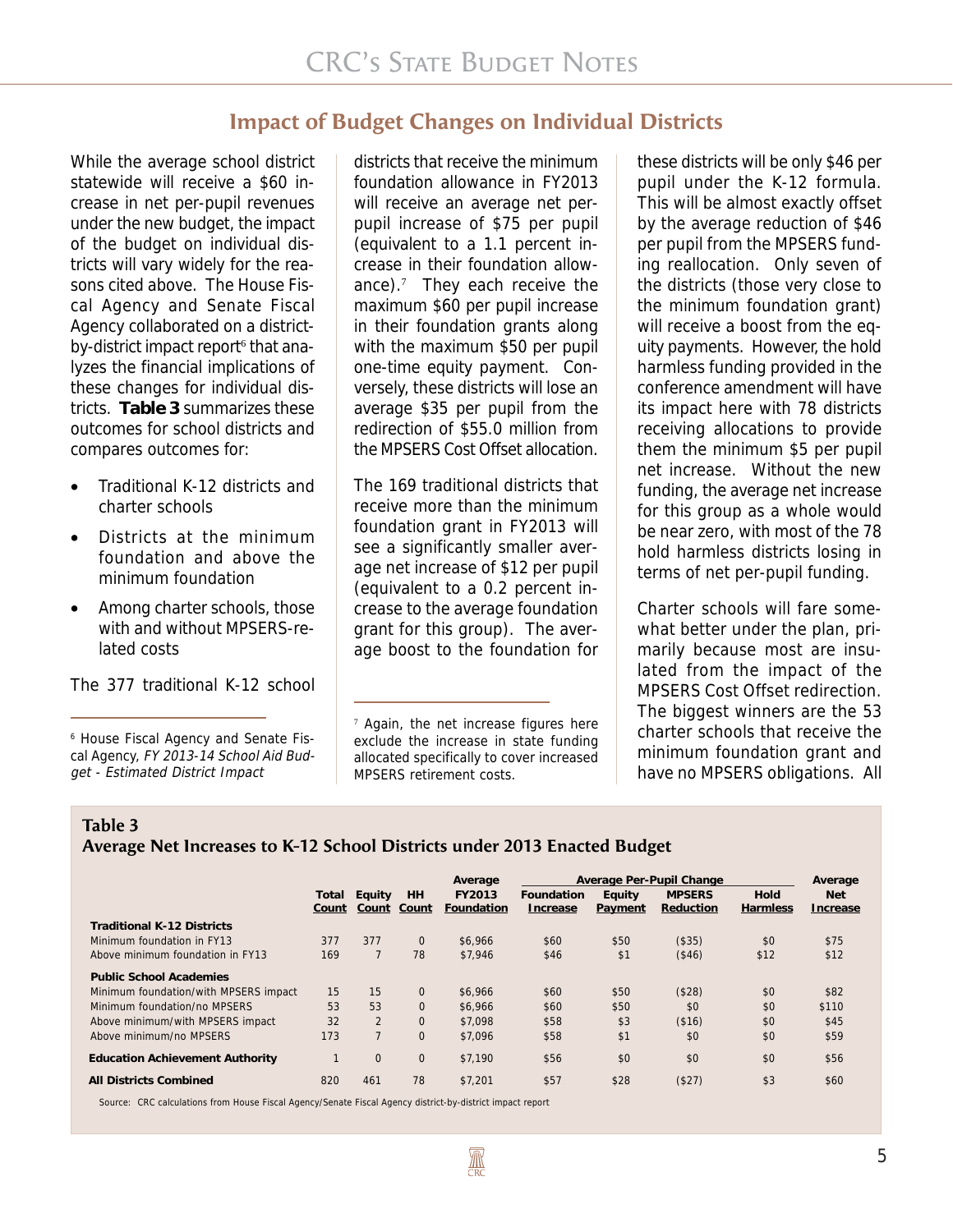53 charters in this category receive a net increase of \$110 per pupil – receiving the full \$60 per pupil foundation increase and the full \$50 per pupil one-time equity funding. Unlike their traditional K-12 district counterparts, these charter schools had no offsetting losses from the \$55.0 million redirection of retirement funding. The 15 other charters that receive the minimum foundation grant but do participate in MPSERS will see an

average net increase of \$82 per pupil – just slightly above the average increase for traditional districts in the same situation.

Charter schools receiving above the minimum foundation grant will fare slightly better than traditional K-12 school districts in the same category. Because the foundation allowance for charter schools is capped at \$7,110,7 these charters will receive an average increase of \$58 per pupil

in the foundation allowance under the funding formula. Further only 32 of the 205 charter schools receiving foundation grants above the minimum have MPSERS retirement obligations and thus are impacted by the funding redirection. The average net increase for these charter schools was \$59 per pupil for those with no MPSERS obligation and \$45 per pupil for those that were impacted by the MPSERS funding reduction.

## **Looking to FY2015: What Can Be Sustained?**

Unfortunately for school districts, FY2014's gain may not sustainable in FY2015. Given that the bulk of the newly available SAF revenue identified at the May revenue consensus conference came from unusually high income tax collections tied specifically to FY2013, the extra revenue that allowed for the foundation allowance increase, the equity payment increase, and some of the funding restorations will not be

available in FY2015. **Table 4** reviews projected SAF revenues and expenditures for FY2014 to estimate this potential shortfall.

The increase in projected revenues and decreased costs for FY2013 that were identified in the May consensus conference will help bolster the School Aid Fund balance available at the beginning of FY2014. Combining the new revenues and cost adjustments,

the SAF should have a beginning balance of around \$140.7 million for FY2014.

Total SAF revenues for FY2014, including the additional \$37.6 million projected at the consensus conference, should total just over \$13,620.5 million. With \$13,361.8 million appropriated for K-12 school districts and another \$398.1 million in School Aid Fund contributions for universities and

<sup>7</sup> By comparison, the average foundation allowance for traditional K-12 districts with allowances above the minimum grant level was \$7,946.

## **Escrowed Employee Contributions for Retiree Health Care**

One major unknown for school revenues is the eventual disposition of an estimated \$508.0 million generated through a three percent employee contribution for retiree health care benefits originally imposed in MPSERS retirement reform legislation enacted in 2010 and collected prior to the implementation of subsequent legislative changes enacted in 2012. In August 2012, the Michigan Court of Appeals affirmed that the three percent charge was unconstitutional and the case currently awaits a review by the State Supreme Court. If the Court reverses the Court of Appeals decision and rules that the three percent contribution was lawful, these escrowed funds could be available for appropriation in FY2015 and would be more than enough to make up the one-year shortfall. However, if the Supreme Court ultimately affirms the appellate court's ruling and returns the escrowed funds to employees, the escrowed funds would clearly not be available to address the shortfall.

Barring a favorable court ruling or significant improvements in SAF revenue projections, state policymakers will have to rely on additional GF/GP or other revenue support to maintain current appropriations.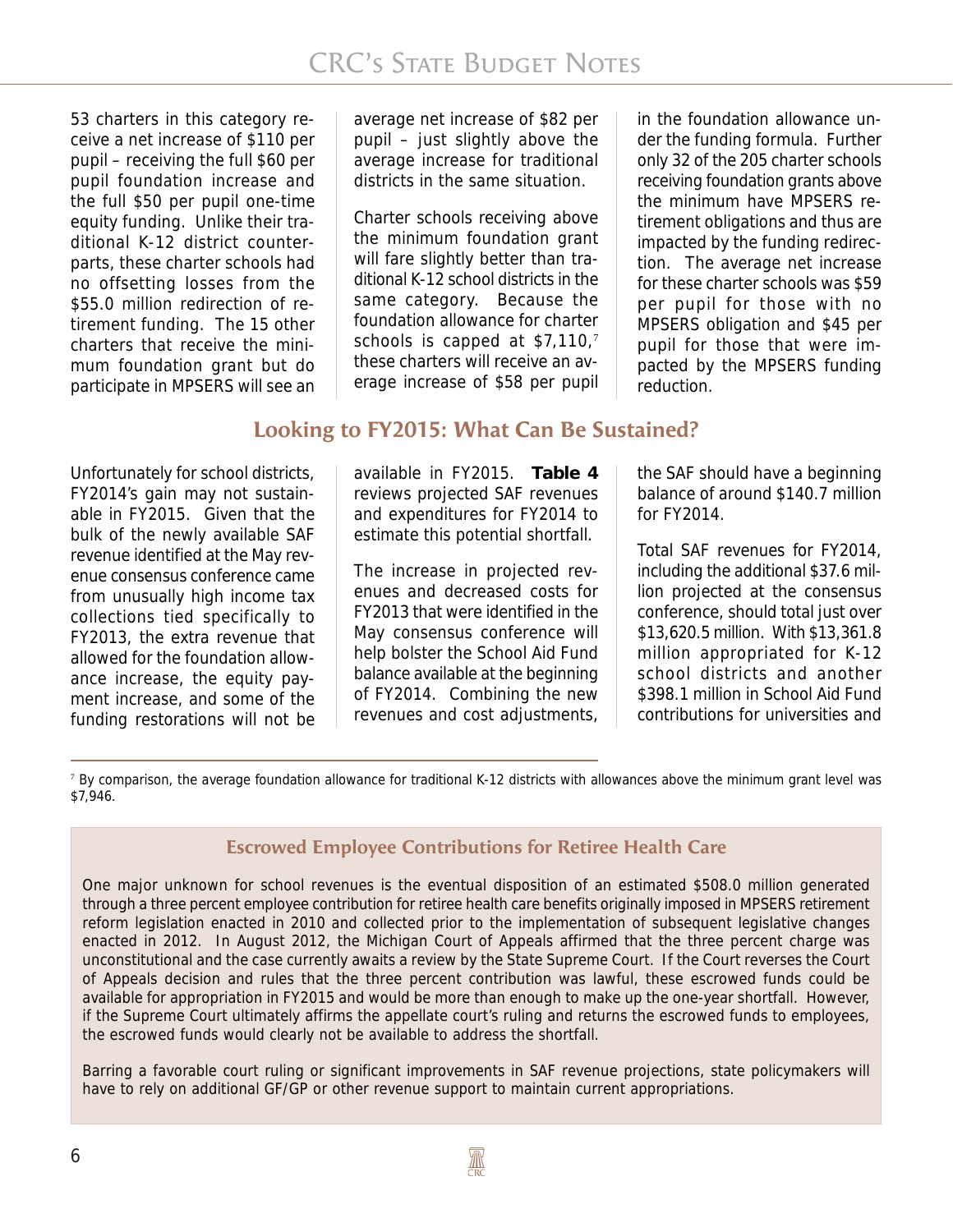community colleges, total appropriations will exceed total revenue for FY2014. As a result, the School Aid Fund beginning balance will largely be used up during the year, leaving a small estimated balance of around \$1.3 million at FY2014 book closing.

Looking ahead to FY2015, new structural problems arise. In addition to utilizing an estimated \$139.4 million of the existing SAF balance, the FY2014 budget also calls for the utilization of \$156.0 million from the MPSERS Reserve Fund, leaving only an \$18.0 million balance in this fund for FY2015. When combined, the

available balances from the two funds support \$295.4 million in FY2014 appropriations. However, their remaining balances are estimated to total only \$19.3 million at the beginning of FY2015. That means \$276.1 million in onetime resources from the two funds will no longer be available to support spending in FY2015.

The May consensus revenue conference forecast fairly healthy revenue growth in the School Aid Fund for FY2015, with total revenues expected to exceed FY2014 levels by \$342.6 million. But after accounting for the declines in one-time revenue, that

leaves only \$65.2 million in new revenue left over to support any new spending needs.

In addition, the Governor's FY2014 budget proposal already forecast the need for \$310.9 million in additional spending for FY2015 tied to two budget items. The largest of these is continued increases in the amount needed to cover MPSERS unfunded liabilities. Recent reforms to the retirement system cap employer contributions coming out of school district budgets and provide direct state SAF appropriations to cover any amounts exceeding the new cap. As of

**Table 4**

| School Aid Fund Projected Revenues and Expenditures, FY2014 and FY2015 |  |
|------------------------------------------------------------------------|--|
| (Dollars in Millions)                                                  |  |

| <b>Estimated Beginning Balance - February 2013</b><br>Additional FY2013 Revenues - May Consensus<br>Cost Adjustments/Supplementals since January<br><b>New Estimated Beginning Balance</b>                                                               | FY2014<br>\$49.9<br>85.7<br>5.1<br>\$140.7                    | FY2015<br>\$1.3                                              |
|----------------------------------------------------------------------------------------------------------------------------------------------------------------------------------------------------------------------------------------------------------|---------------------------------------------------------------|--------------------------------------------------------------|
| Revenues<br>January 2013 Consensus SAF Revenues<br>Additional Revenues - May 2013 Consensus<br>GF/GP Contribution to K-12<br><b>MPSERS Reserve Fund</b><br><b>Federal Revenue</b><br><b>Total Adjusted Revenues</b>                                      | \$11,432.5<br>37.6<br>230.0<br>156.0<br>1,764.4<br>\$13,620.5 | \$11,768.8<br>43.9<br>230.0<br>18.0<br>1,764.4<br>\$13,825.1 |
| <b>Expenditures</b><br>FY2014 K-12 Appropriations<br>Additional MPSERS costs above employer cap<br>Great Start Readiness Program<br>Other Estimated FY2015 Cost Adjustments<br>FY2014 SAF - Universities/Community Colleges<br><b>Total Expenditures</b> | \$13,361.8<br>398.1<br>\$13,759.9                             | \$13,361.8<br>245.9<br>65.0<br>(6.9)<br>398.1<br>\$14,063.9  |
| <b>Estimated Ending Balance</b>                                                                                                                                                                                                                          | \$1.3                                                         | (\$238.8)                                                    |

Source: CRC calculations based on analysis of Senate Fiscal Agency and House Fiscal Agency budget documents